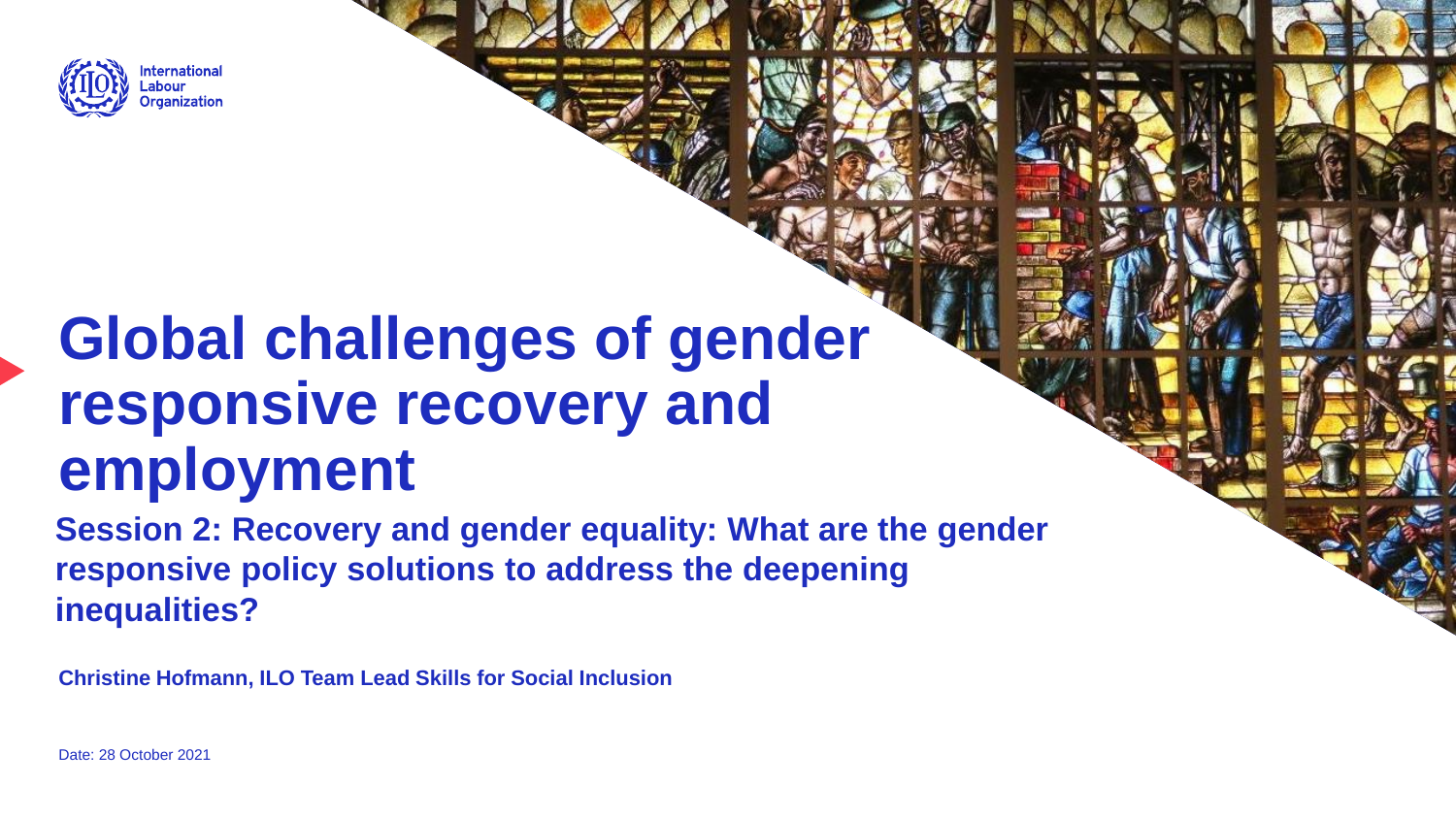

## **Content**

**I. The gendered effects of the pandemic II. The role of labour market policies to cushion the effects III. Policy priorities to build forward fairer IV. Country examples**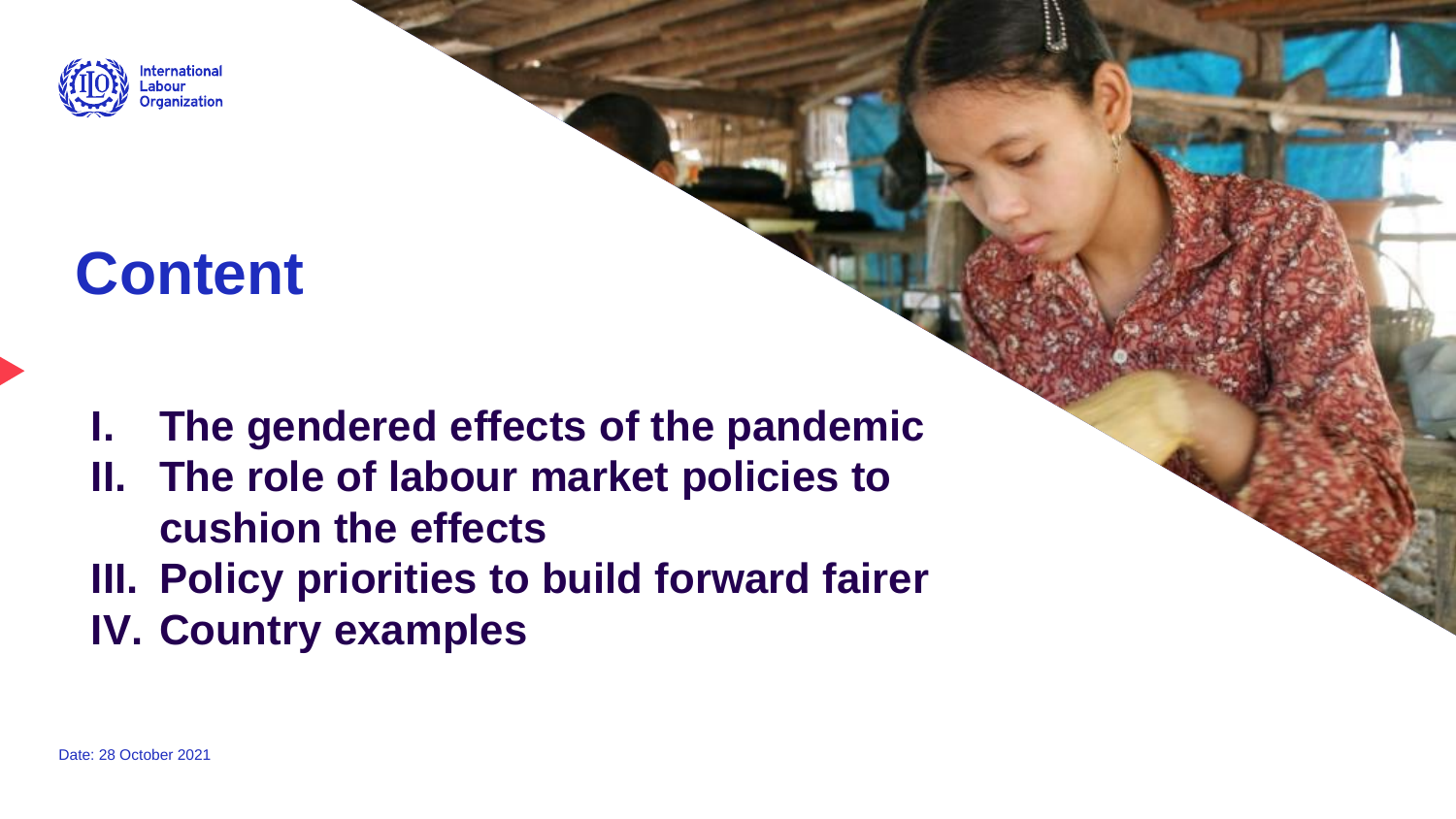

## **I. The gendered effects of the pandemic**

### **Percentage change in employment rate due to the pandemic**



Source: ILO calculations based on ILOSTAT, ILO modelled estimates.

Globally, between 2019 and 2020, **women's employment declined by 4.2 per cent,** representing a drop of 54 million jobs, while **men's employment declined by 3 per cent,** or 60 million jobs. In addition, 30 million jobs have not been created – a **global shortfall of 144 million jobs**.

 $\blacktriangleright$  ilo.org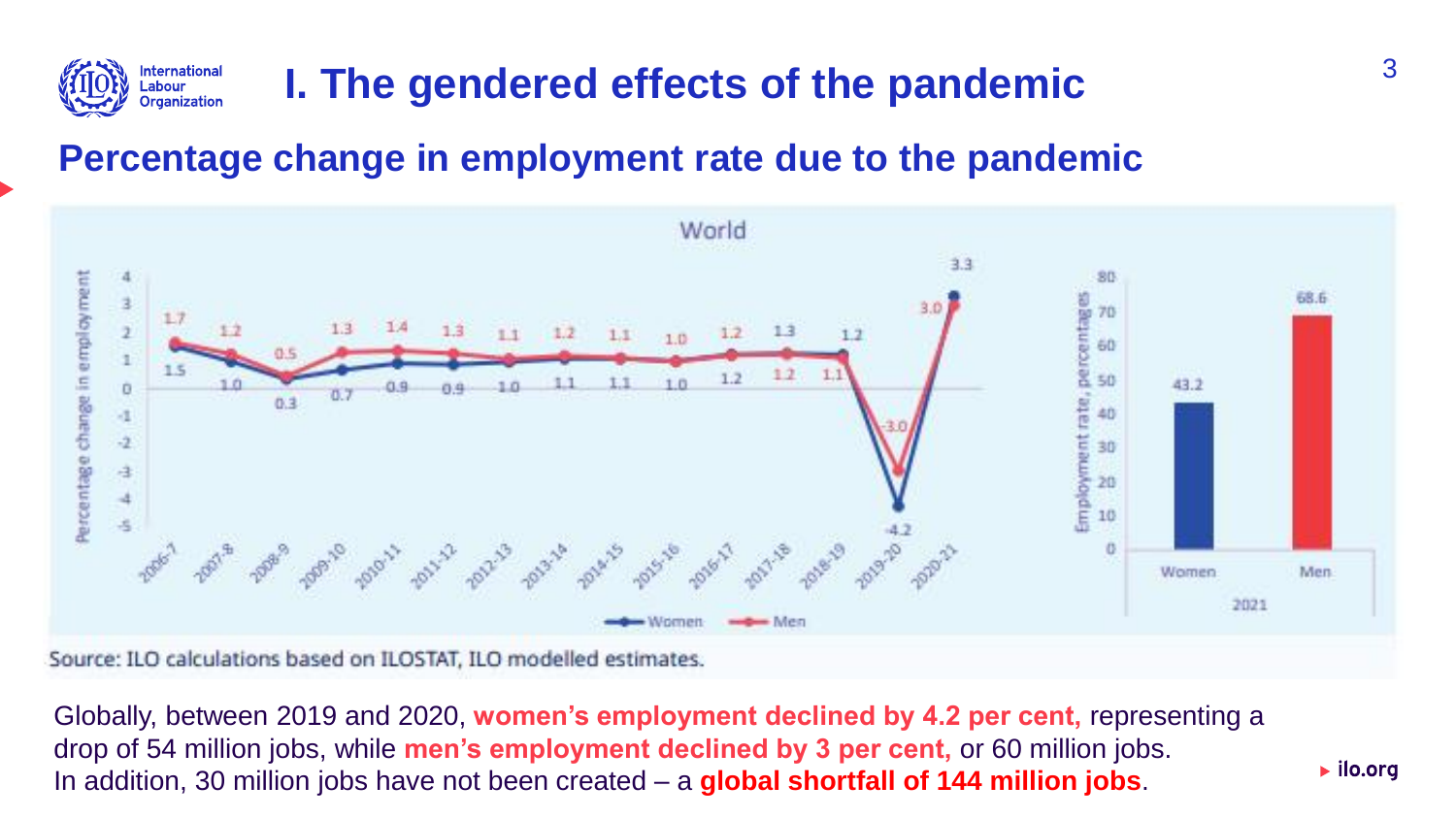

### **The COVID-19 crisis has disproportionately affected women – and worsened existing inequalities**

**Women were overrepresented in the sectors severely impacted:** accommodation and food services, wholesale and retail trade; real estate, business and administrative activities, manufacturing

**Informal employment** in hard-hit sectors is also higher among women**, with 42 per cent of women working informally** compared **with 32 per cent of men.**

Higher-wage jobs (more often held by men) could shift more easily to **full-time telework,** this has **not been the case for the many women in low-wage jobs,** such as retail, sales and hospitality

**The additional burden of unpaid care work** during the pandemic (sickness and school closures) also fell greatly on women (4 hours, 25 minutes per day on average for a women versus 1 hour, 23 minutes for a man, **pre-pandemic**), with **repercussions for physical and mental health**

**Women have lower access to social protection** – already pre-pandemic.

**Increase in violence and harassment** have also made it difficult for women to keep their jobs, compared to men.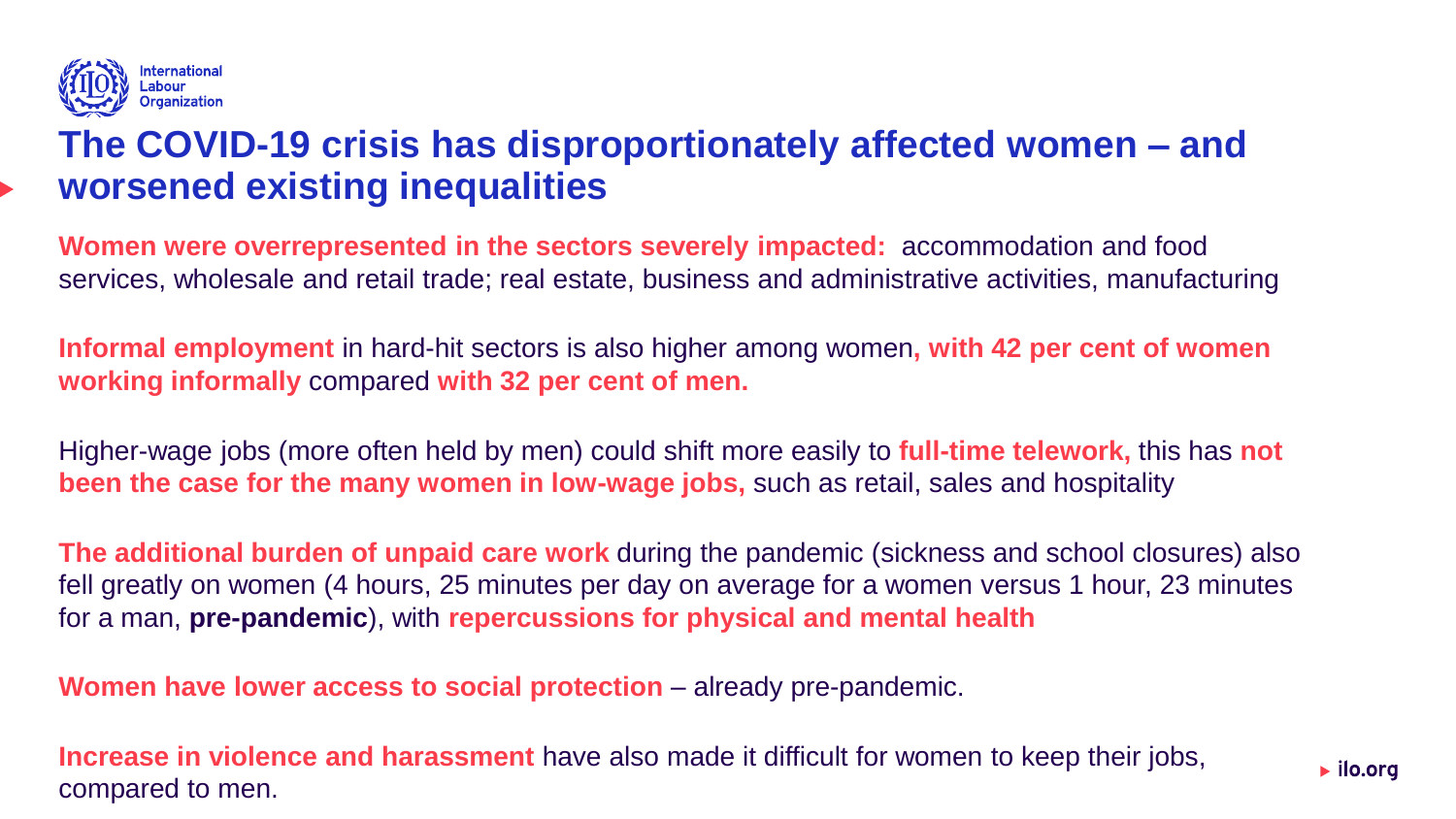

### **The digital divide is affecting women more severaly and impeding women's employment recovery**

Covid-19 has increased the push towards **digitalization of** businesses, and services, including skills and employment services globally

At **household level, digital devices are often shared**, and men might be given priority

**Public Employment Services** have also **digitalized services**, and while technology can be a tool for inclusion, **disparities persist**

**Low digital skills** can be a **serious obstacle to access services** for young people from vulnerable backgrounds, in particular, for young women



The internet is becoming a key resource for job in enhancing basic digital skills for jobseeleers, or those seekers, entrepreneurs or those looking to make a wishing to change career or start an apprenticeship or career change. To ensure they remain inclusive, PES internship.

should be aware of the barriers limiting access to clients with low digital literacy and cinocint solutions. for making services easy to access, safe and asintuitive as possible.

#### PES digitalization accelerated in response to the COVID-19 crisis As part of the digital transformation taking place in the

#### Job searching is going digital but connectivity gaps persist

**June 202** 

Digitalization is global and influences every aspect of According to the International Labour Organization, PES in people's lives. Job searching and recruitment methods are 69 countries across all regions have capacity to provide also evolving and going digital. The COVID-19 crisis has basic services online, such as information on open accelerated the role of technology and the way in which vacancies and registration of clients for job-matching. One public employment services (PES) facilitate participation in third of PES in these countries are already offering Althe labour market, whether in salaried jobs, self. driven solutions to jobseekers and employers (8.0.2020). amployment or a combination of both.

Today, 50 per cent of the world's population uses the poorly developed, mobile connectivity is already the main internet for multiple purposes, including job searching (UN getwway to the web and job vacancies available online. 2020). However, there are still wide disparities in Most PES moved their intermediation services and labour broadband access across regions and groups of the market programmes online or provided them by telephone provided access across regions and groups or the to increase support and ensure delivery (ILO 2020b).<br>population. The majority of people with limited access to the increase support and ensure delivery (ILO 2020b) digital technologies live and work in developing countries. Many are women, persons with disabilities, older workers, trend is likely to continue beyond the crisis. and low-income young people in Sub-Saharan Africa,

South-East Asia and the Pacific region (ITUC-UNESCO 2019). Digital inequalities have prevented many people from

since the start of the lockdown owing to the pandemic. to opportunities to work for all. Placement and recruiting Access to government support for returning to work, technologies can also benefit employers by saving time and remaining in education or accessing training can be reducing costs, particularly in a context of an economic facilitated by new technologies. PES can play a crucial role recovery. Digital technology has been a powerful tool for

world of work. PES are embracing digital technologies to better match people to jobs. This is occurring, however with varying decrees of development and investment

Even in developing countries where digital networks are following the outbreak of the COVID-19 pandemic, and this

Technology is a tool for inclusion but disparities persist

shifting to remote working and receiving skills training. The digital transformation of PES can increase equal access

https://www.ilo.org/wcmsp5/groups/public/-- ed\_emp/documents/publication/wcms\_814289. pdf $\blacktriangleright$  ilo.org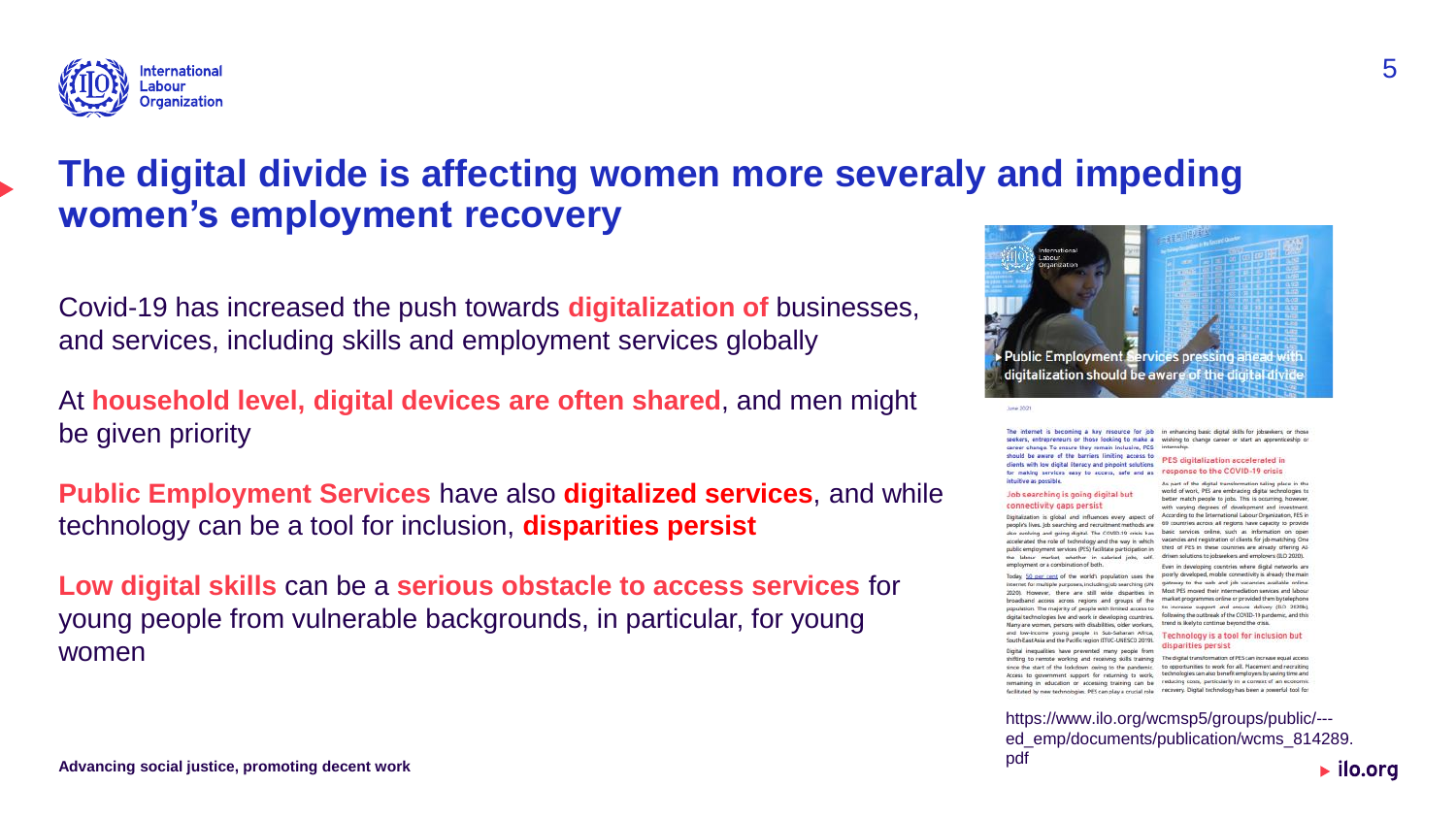

### **Inequalities in employment start in education and training**

- Persistent **gender disparities in TVET enrolments** of women due to barriers to education and training, especially in rural and informal economies and **sociocultural and economic constraints**
- **Occupational choices** and opportunities remain gender-biased, and **low representation of women in STEM subjects**
- **Drop-out rates of women** are higher in male-dominated training programmes, and higher during the pandemic
- Female-dominated training programmes lead more often to **lower-productivity and lower-paying jobs.**

| <b>Policy Brief</b>                                                                                                                                                                                                                                                                                   |                                                                                                                                                                                                                                                                                                                                                |
|-------------------------------------------------------------------------------------------------------------------------------------------------------------------------------------------------------------------------------------------------------------------------------------------------------|------------------------------------------------------------------------------------------------------------------------------------------------------------------------------------------------------------------------------------------------------------------------------------------------------------------------------------------------|
| 2006<br>nd policy options for empowering women                                                                                                                                                                                                                                                        | he gender divide in skills development: Progress, challenges                                                                                                                                                                                                                                                                                   |
| findings                                                                                                                                                                                                                                                                                              |                                                                                                                                                                                                                                                                                                                                                |
| sender gasia bertist globally in economic access.<br>sights development and participation in the<br>dour inadest. The main challenges women face-<br>clude gender biases in accupational choices;<br>arriers to education and training, repectify in                                                  | women in technology-intensive areas; by create<br>opportunities for men in social and care work:<br>Vi promote rigie modelit; and vi) encourage and<br>Anable women to participate in iffelong learning<br>opportunities.                                                                                                                      |
| and and informal economies; eaclocultural and<br>consents constraints; and low representation<br>Fevorean in STEM aubiects. To address these<br>hallenges, countries need to: is include a gender<br>bnezeicke trempolieuteb zäbbi signalten ni zug<br>consider: il) create gender censitive training | In light of the COVID-19 pandemic, women and<br>girls are bearing the brunt of care responsibilities.<br>during school closures. Overcoming the pender<br>digital divide is essential to allow women to<br>participate equally in digital learning and<br>celevariong where possible - in addition to<br>challenging traditional gender roles. |
| nyintanawet, its create opportunities for                                                                                                                                                                                                                                                             |                                                                                                                                                                                                                                                                                                                                                |

 $>$  EO brief

### and employment: What progress has

 $@=$ 

a worsen, you might be kidsy enough to live in one c, you are call legs likely to find a job than your mail

ping are catching up with boys in primary scho-

https://www.ilo.org/skills/pubs/ WCMS\_244380/lang- en/index.htm

**Gender pay gap** still stands at 19% globally – despite advances in education and training It only shrunk by 2 percentage points over the last three decades Biggest effect because lower wages are paid to work of equal value and due to occupational gender segregation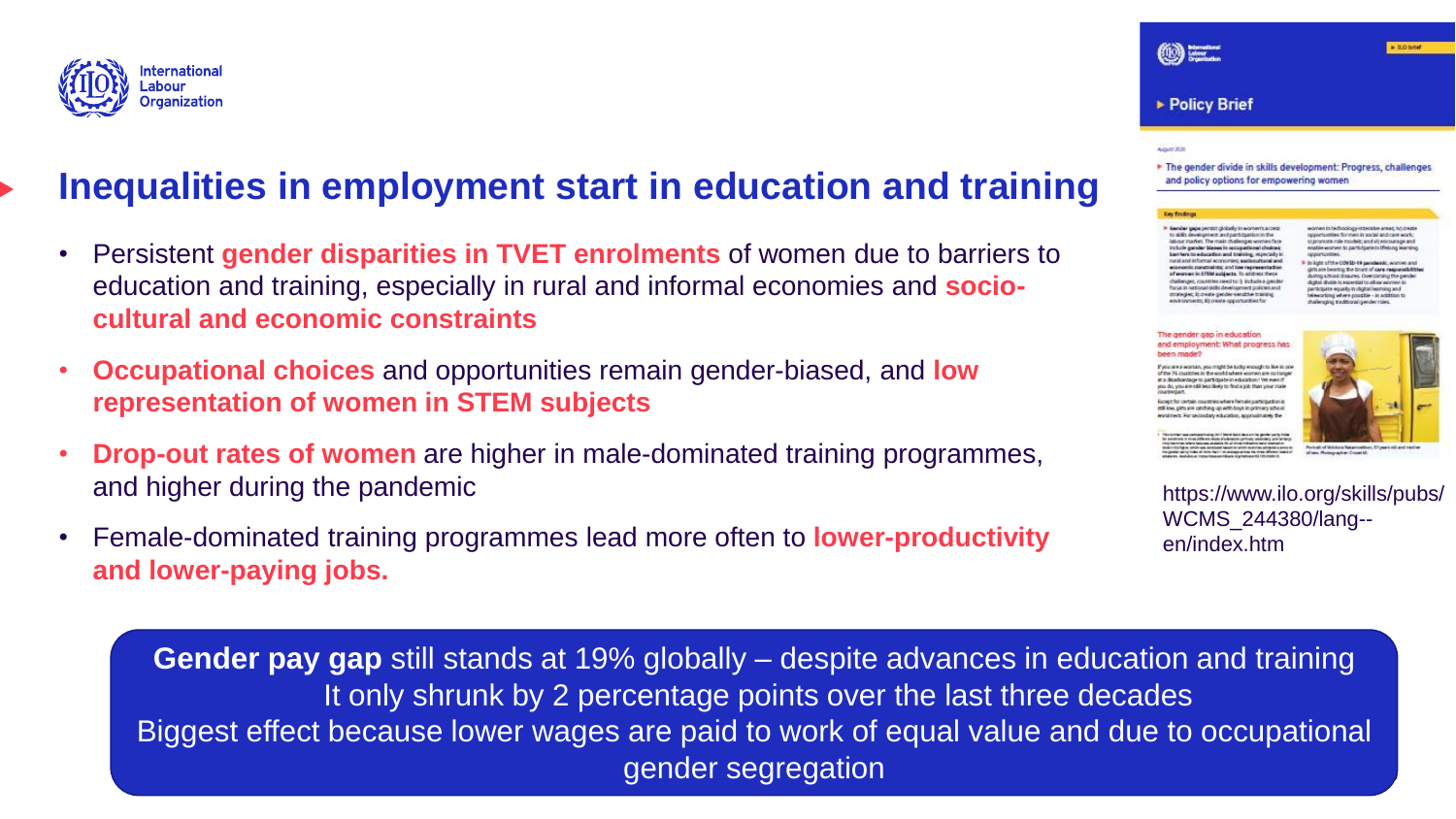

### **The COVID-19 crisis could have long-lasting effect on female employment**

**There is a risk of reversing gender equality gains made in recent decades and deepening existing gender inequalities in the labour market:**



- Gender is a **rationing mechanism** when jobs are scarce
- Push for labour market flexibility and deregulation can lead to the **expansion in women's precarious employment**
- When women lose jobs, their **unpaid care work usually increases**
- Women are often **left behind in sectoral recovery policies**: labour-intensive sectors supported, typically male-dominated, to the detriment of femaledominated sectors like care services.
- As a result of school closures and loss in family income, many children have faced a **higher risk of child labour**, especially young girls

 $\blacktriangleright$  ilo.org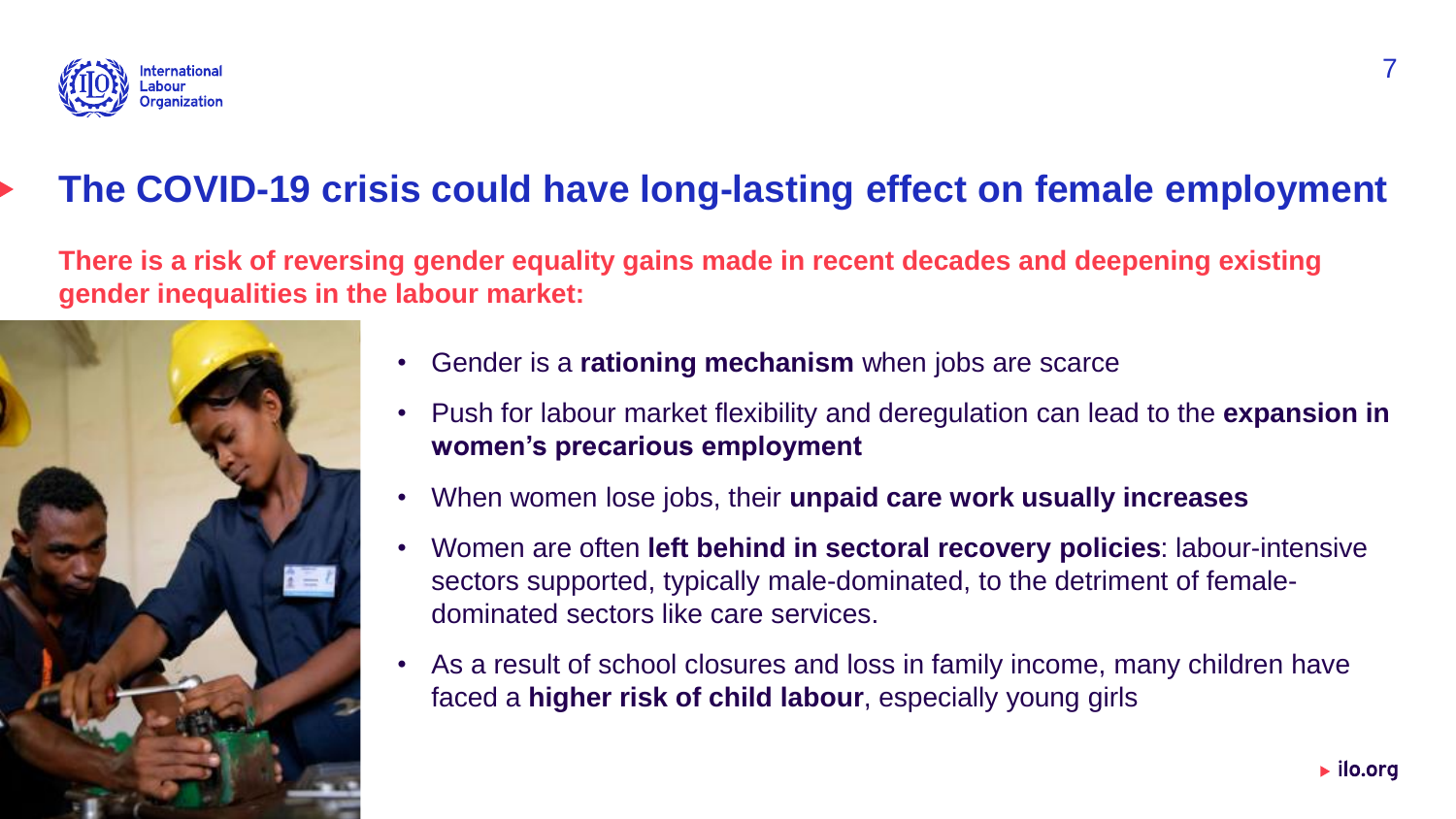

### **II. The role of labour market policies to cushion the effects**

While **advanced economies** focused on social protection schemes including unemployment benefits, **developing countries** provided income support to vulnerable workers.

**Labour market policies and programmes have been critically important** in assisting workers and employers **to deal with redundancies, furloughs or reduced work schedules** as a result of COVID-19**.**

**Active labour market policies (ALMPs) – often delivered through Public Employment Services (PES)**  were and continue to be **key elements** of the policy toolbox in **preserving jobs and skills, facilitating employment in essential production and services, and keeping people connected to the labour market**, including disadvantaged workers in the informal economy and new forms of employment.

> During the pandemic, **women fared considerably better in countries that took measures to prevent them from losing their jobs**, in particular through employment retention benefits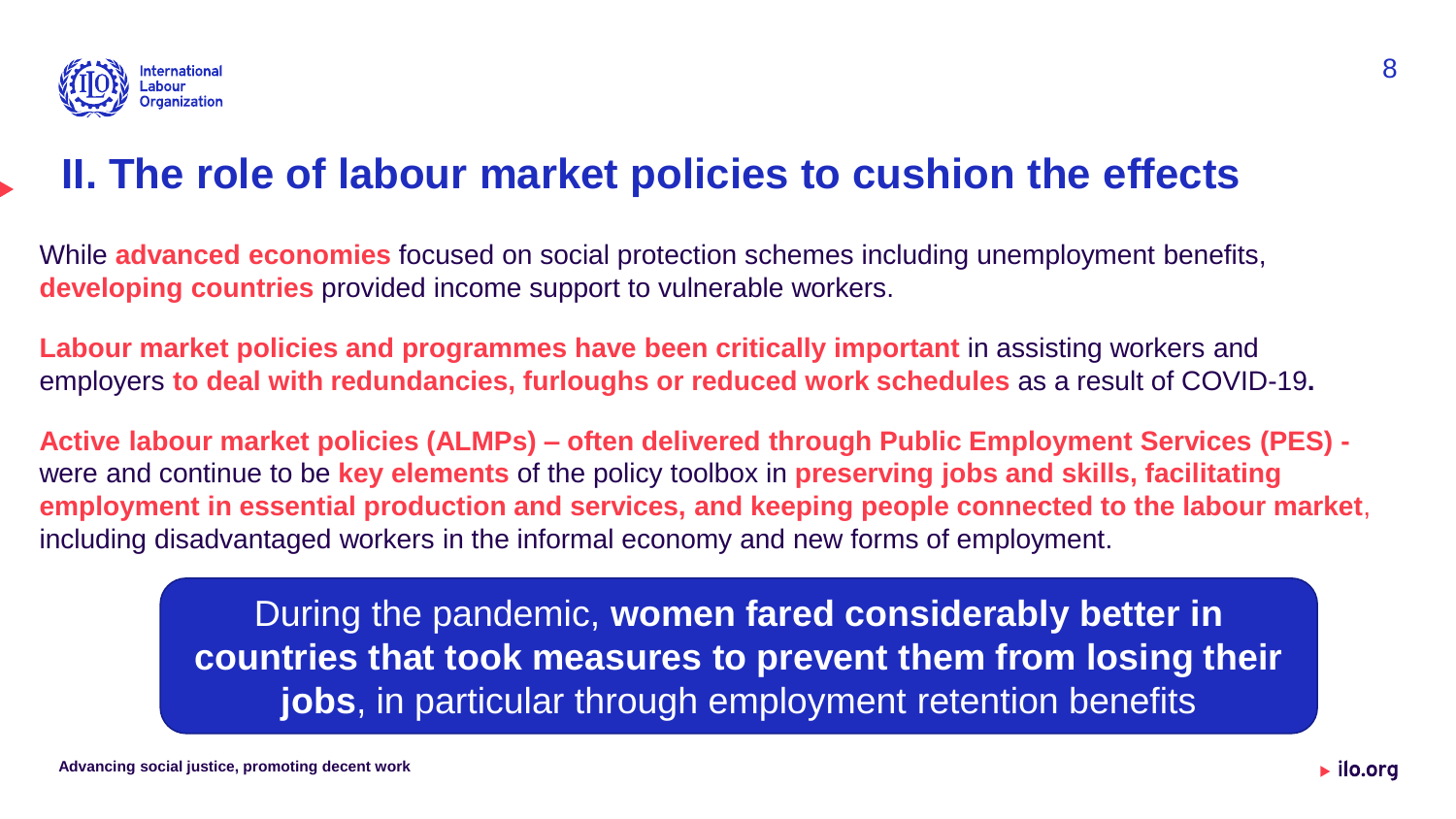

### **III. Policy priorities to build forward fairer for a human-centred recovery**

**Integrate gender concerns into national skills and employment policies and measures** to maintain women in the labour force and facilitate women's re-entry into employment

Assess and understand **women's and men's distinctive barriers** to skills and jobs

**Macroeconomic stimulus packages** need to continue boosting aggregate demand in ways that support employment retention and creation, with a specific focus on women's employment and incomes.

Promote **inclusive skills and lifelong learning** in all sectors, in particular in **technology-intensive fields for women**, and **in social and care work for men**; create gender-sensitive training environments

Strengthen **gender-responsive ALMPs, including counselling, mentoring and positive role models**, and recognition of prior learning (RPL)

**Invest in care services**

| ▶ Policy Brief                                                                                                                                                                                            |                                                                                                                                                                                                                                                                                                                                                                                                                                                                                                                                                                                                                                                                                                                             |  |
|-----------------------------------------------------------------------------------------------------------------------------------------------------------------------------------------------------------|-----------------------------------------------------------------------------------------------------------------------------------------------------------------------------------------------------------------------------------------------------------------------------------------------------------------------------------------------------------------------------------------------------------------------------------------------------------------------------------------------------------------------------------------------------------------------------------------------------------------------------------------------------------------------------------------------------------------------------|--|
| July 2021                                                                                                                                                                                                 |                                                                                                                                                                                                                                                                                                                                                                                                                                                                                                                                                                                                                                                                                                                             |  |
| <b>Building Forward Fairer: Women's rights to work</b>                                                                                                                                                    |                                                                                                                                                                                                                                                                                                                                                                                                                                                                                                                                                                                                                                                                                                                             |  |
| and at work at the core of the COVID-19 recovery                                                                                                                                                          |                                                                                                                                                                                                                                                                                                                                                                                                                                                                                                                                                                                                                                                                                                                             |  |
| respond to the commitment of "building forward fairer".                                                                                                                                                   | Over a year and a half into the COVID-19 pandemic, gender equality in the world of work has worsened. Women have<br>suffered disproportionate job and income losses, including because of their over representation in the hardest-hit<br>sectors, and many continue to work on the front line, sustaining care systems, economies and societies, while often<br>also doing the majority of unpaid care work. All these factors underscore the need for a gender-responsive recovery to<br>This policy brief provides an outlook of where women stand in the labour market after more than a year into the<br>COVID-19 pandemic. It confirms that women's employment has been negatively impacted in terms of both quantity |  |
| governments have adopted to mitigate the employment and income effects of the pandemic, while warning that they                                                                                           | and quality, although with substantial regional variations. It provides a snapshot of new and continuing measures that                                                                                                                                                                                                                                                                                                                                                                                                                                                                                                                                                                                                      |  |
| Part I: Women's work in                                                                                                                                                                                   | are already leaving women behind. Finally, it calls for gender-responsive policies, in order to make women's right to<br>2019 and 2020 was more pronounced than during the                                                                                                                                                                                                                                                                                                                                                                                                                                                                                                                                                  |  |
| work and their labour rights a central feature of the COVID-19 recovery.<br>times of COVID-19                                                                                                             | Great Recession' for both women and men. This is<br>largelydue to the impact of lockdowns that affected<br>sectors, including manufacturing and services where<br>women are overrepresented and where they are often<br>working with informal working arrangements. Enduring                                                                                                                                                                                                                                                                                                                                                                                                                                                |  |
| The COVID-19 gendered impacts<br>on global labour markets                                                                                                                                                 | gender gaps in time spent in unpaid care work, limited<br>access to social protection and an upsurge in violence<br>and harassment have also made it difficult for women<br>to keep their jobs, compared to men. <sup>3</sup> Globally, between<br>2019 and 2020, women's employment declined by 4.2 per                                                                                                                                                                                                                                                                                                                                                                                                                    |  |
| Globally, women have been disproportionately<br>hit in terms of job-losses: 4.2 per cent of women's<br>employment was destroyed as a result of the pandemic<br>compared to 3 per cent of men's employment | cent, representing a drop of 54 million jobs, while men's<br>employment declined by 3 per cent, or 60 million jobs. <sup>3</sup>                                                                                                                                                                                                                                                                                                                                                                                                                                                                                                                                                                                            |  |
| The economic crisis induced by the COVID-19 pandemic<br>led to unprecedented job losses for women and men.<br>Figure 1 shows that the decrease in employment between                                      |                                                                                                                                                                                                                                                                                                                                                                                                                                                                                                                                                                                                                                                                                                                             |  |

 $\blacktriangleright$  ilo.org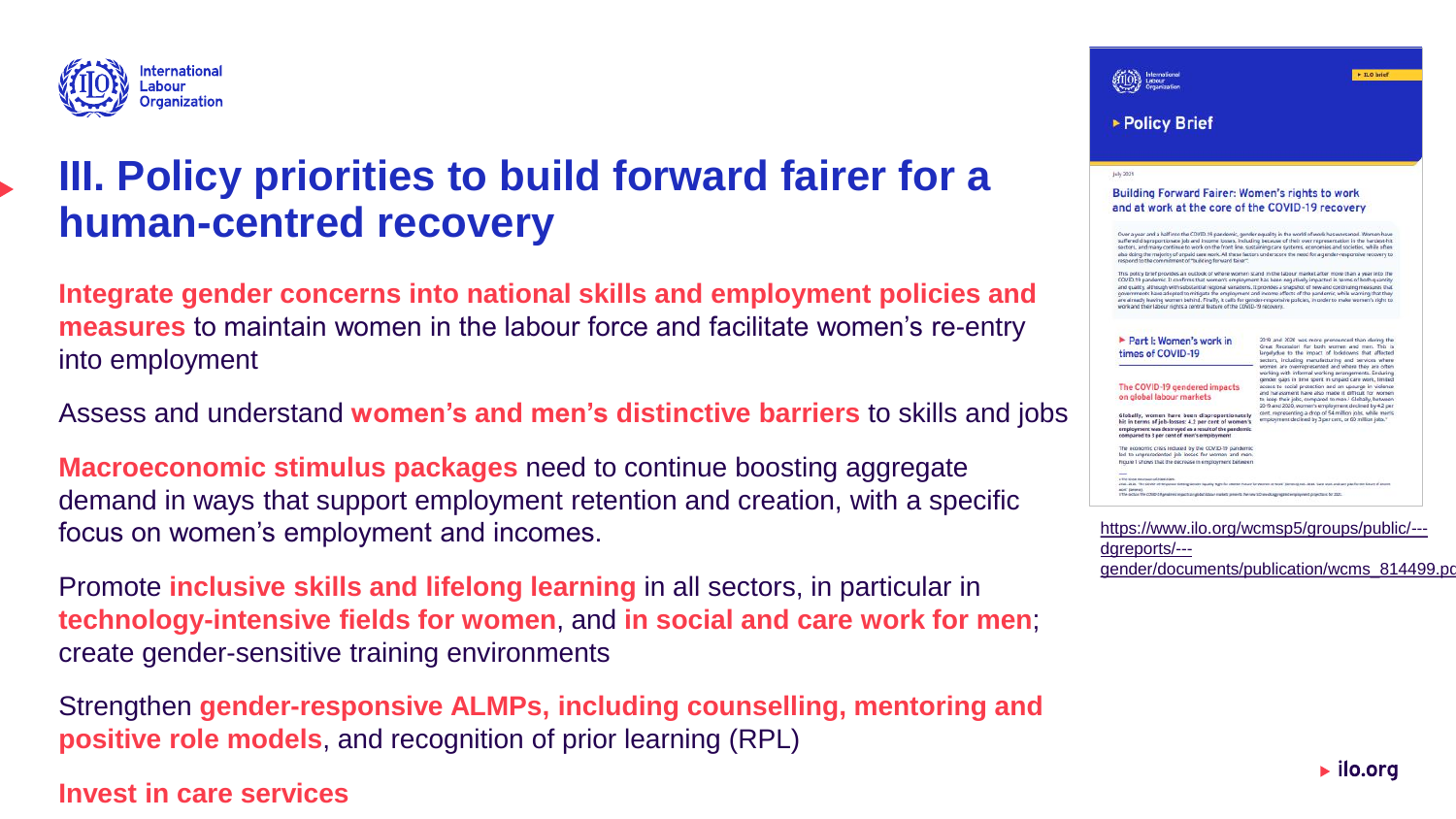

### **IV. Country examples of gender-responsive policy solutions**

In **Argentina and Botswana,** governments provided **wage subsidies** in return for a guarantee to avoid dismissals during a set period.

In **Colombia and Chile**, **wage subsidies** were applied to new hires, with greater subsidy rates for women.

Both developed and developing countries established or expanded **public employment programmes**. In **Mexico and in Kenya**, quotas were established to guarantee that women benefit from these programmes

Colombia and Senegal have created or strengthened **support for women entrepreneurs.**

In the **Republic of Korea**, the PES worked closely with **Occupational Centres for Women** to link job search support and training with a special maternity leave allowance and childcare subsidies, plus provide **employer subsidies for retention.**